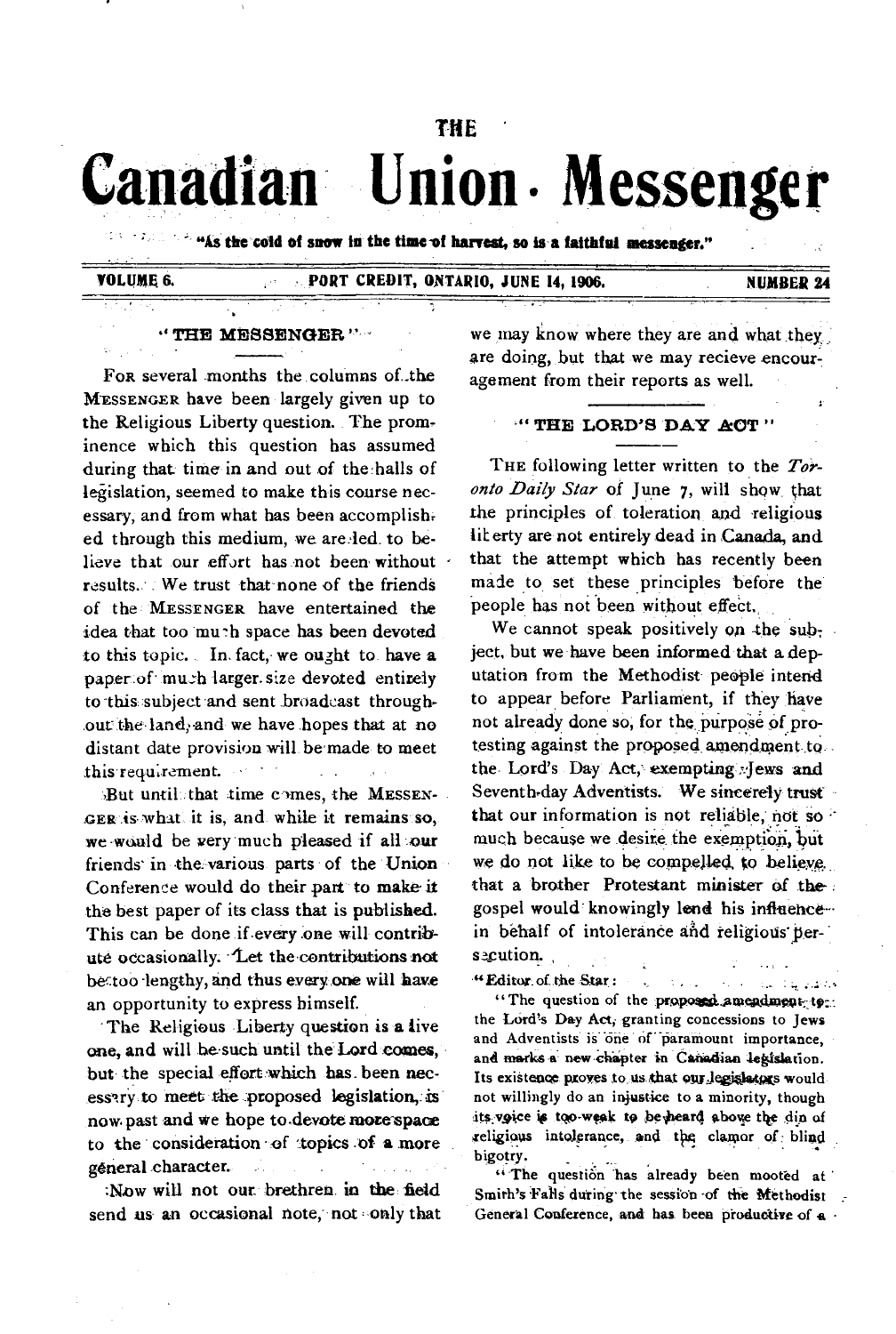**great deal of discussion. I note with regret that Rev. Dr. Williams says that he thinks i'a matter dollars and cents,.and not of conscience to the Tews and Adventists. I: is an arrogant statement to make, and it surprises a person to hear that it originates with a minister of a faith which professes tolerance and benevolence.** 

**" I do not see where the Reverend Doctor got this idea. Surely he possesses enough Christian charity to credit one class with just as much conscience as he apparently credits another. It. is greatly appreciated by the Jews and Adventists that they are permitted to observe the seventh day in addition to being obliged to observe Sunday, This is a privilege which they cannot too highly appreciate.** 

**" It is surely very plain to those people who have all they**, **can do to earn a living in six days (and these are by no means few), it is practically impossible to make a living in five days, and the result is that the Sabbath to-day is profaned by both Jews and Adventists, not because their consciences are weak, but in spite of a very wide-awake conscience.** 

**"I would like to ask the Reverend Dr. Williams two questions :** 

**"1. Does it not concern the conscience of a Jew or Adventist, if in order to make an honest living, he must desecrate his Sabbath?** 

**2. Does it concern the conscience of a Method. ist, who is permitted to observe his Sabbath in peace, and have it respected by all, if a Jew or an Adventist works on Sunday, in the privacy of his own home, and without disturbing the peace and quietness of the day?** 

**The answers are obvious.** 

**Our, legislation should have one end in view, namely : ' The greatest good for the greatest number,' and an Act which tramples roughshod over the beliefs of a religious minority is weak, especially when it can be easily appended without injustice to others.** 

**" I trust that you will give these remarks the same publicity as those in favor of a protest against**  a cantana **ilat proposed amendment.**  - 11

**-" Louis ,M. SINGER."** 

### **SOME HISTORY SOME. EXPERI-ENCE AND SOME FACTS "**

**A booklet of seventy-one pages bearing the title given above has recently come to our table. This booklet was written by one with whom we have been acquainted as a minister for the pas. eighteen years,** 

**and whom we have looked upon with the greatest respect, because we believed sincerely that he had been called of God to do a great work. And whenever we have enjoyed the privilege, and indeed it was always a privilege, of listening to him during all those years, or of reading any of his numerous writings, we have never failed to be benefited both intellectually and spiritually. And it is with the greatest regret and sadness that we are compelled to believe that this book emanated from the pen of our brother. .** 

**From information which we have obtained we have reason to believe that this booklet has been widely circulated among our brethren, and it is but just that they should understand the attitude which we sustain toward it. Coming. as it does from one who has held so prominent a position among our people it cannot fail to have some effect at least upon the minds of those who read it, and these few notes are written for the purpose of giving our people an understanding of the position which.we take with reference to the booklet.** 

**We have neither disposition nor desire to become in any way connected with the controversy, if such it may be called, which**  has given rise to this production. But we **have a strong desire to have all our breth ren throughout the Canadian Union Conference becom?. so filled with the Spirit of God that they will be able to discern be**tween the spirit which prompted the words **of, this booklet and the Spirit which is of `God.** 

**Harsh words, bitter words, words barbed**  with sarcasm, if not with slander, and pois**oned with recrimination, are dipped from the inky blackness of a darkened mind to soil 'a spotless page. 0, if that were all, the poor worthless page might be destroyed, and the life-blood of the Son of God could**  wash the horrid stain from the mind of him **that produced it. But that is not all!**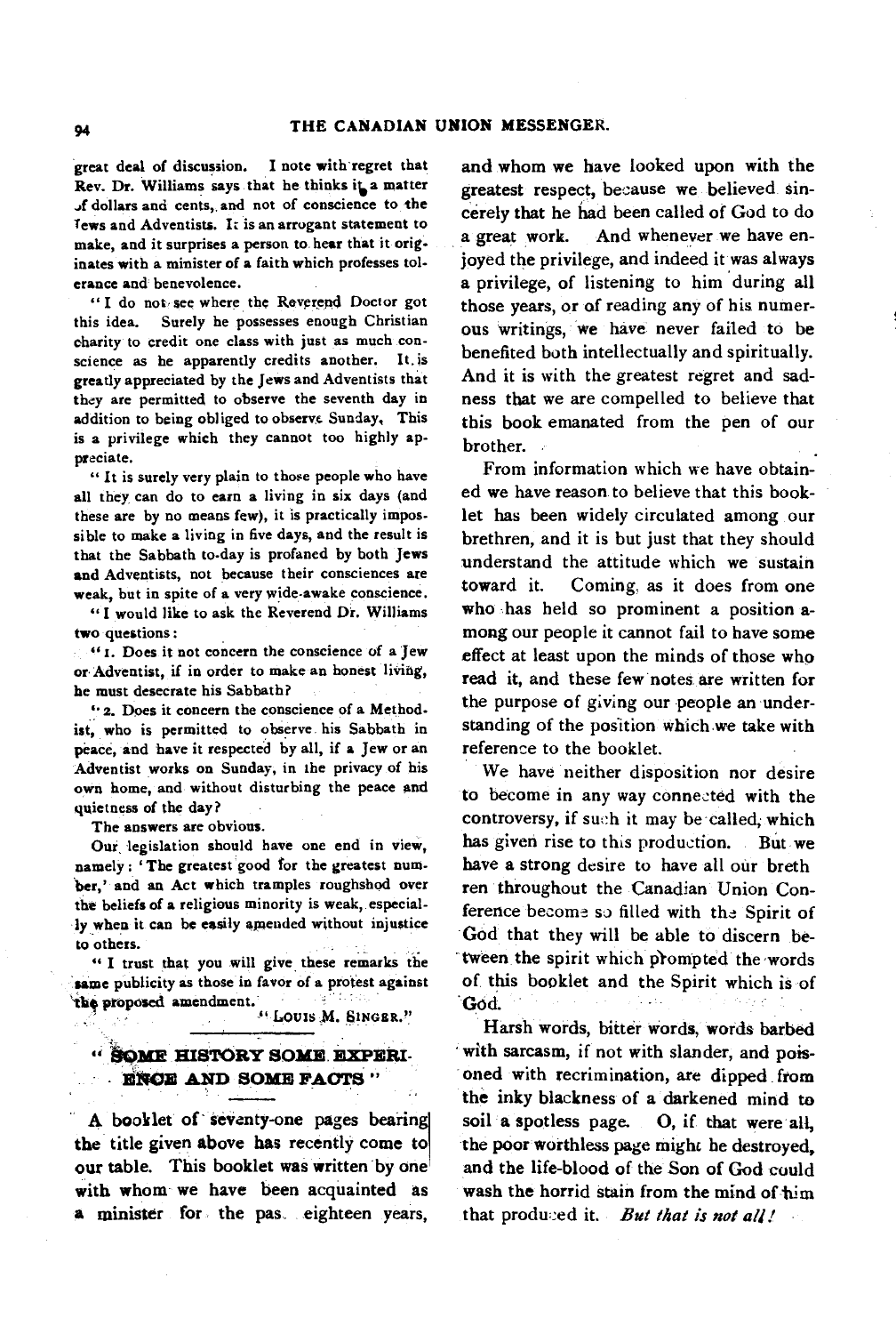**Not satisfied with soiling a single page of perishable paper, the page is multiplied, and, like the seeds of a noxious plant before the wind, the words are scattered broadcast to soil and pollute the hearts and minds of men uncorrupted thence to be multiplied a \_thousand fold, until corrupted men on reading them will feel justified in doing deeds of violence and persecution to the brethren.** 

**And now the utmost effort cannot recall**  those words and return them to the black **fountain whence they were taken. But could they be, the doubt, the darkness, the distrust, which they have engendered, and which can end. only in despair and death, would still remain ; and an eternity of human effort, coupled with holy living which the mercy of a forgiving God would grant**  even now to the author of these words, **would be too short to undo their effect.** 

## **FROM THE FIELD**

 $\mathcal{F} = \mathcal{F} \mathcal{F} \mathcal{F}$ 

#### **PALMERSTON, ONT.**

**SINCE our last report we have had an addition of two to our Sabbath-school, making a membership,of ten.** 

**The interest here is not what you would call a ".booming" one. House to house work, such as we have been doing with the " Family Bible Teacher," is not calculated to make a great stir, but it is a good way to reach the people and get acquainted with them.** 

**I have visited many families, have had a number of Bible conversations, and held a number of readings with them. As a result six say they are keeping the Sabbath ; four are attending Sabbath-school. I h^pe that they all will prove faithful. The husbandof one of the faithful ones believes the truth quite strongly. He has given up the use of pork and tobacco, and we hope that he will keep the Sabbath ere long.** 

**We are keeping the** *Signs, Life and Health,* **and** *Liberty* **in the public library.** 

**We hope a public effort will bring out a good company.** 

#### **A. L. MILLER.**

#### **BRANTFORD, ONT.**

**ELDER BURRILL joined me at Brantford, May 31, and we held meetings in the hall every night until Sunday evening. Two, meetings were held on Sabbath and one on Sunday afternoon. A few not of our faith attended the meetings and gave careful attention to the subjects presented. Three from Lynden were to be baptized, but for some reason they did not come over.** 

**On Sabbath afternoon the ordinances were celebrated after a spirited. social service. All seemed refreshed and encouraged to press on to final victory. A few are becoming interested through reading, and there is hope of an increase in the membership of the Brantford church.** 

**We greatly enjoyed Sister Shanks' hospitality while there, and we were pleased to meet once more all the members and hear their voices in praise and thanksgiving unto him that loved us and washed us from our sins in his own blood.** 

On Mond<sup>2</sup>y June 4, after looking over **Paris for a place to hold camp-meeting, we both enjoyed a few hours sojourn at Sister Burrill's, taking a little rest and doing some necessary writing.** 

**We then went to Woodstock and held**  one meeting, and from there to Ingersoll **and held two services, visiting all the believers. These little flocks are pressing on**  in faith and hope and striving for the mas**tery. Some renewed their subscriptions to our papers, and all hope to attend the camp-meeting.** 

**From Ingersoll we went to Si. Thomas; and on our way stayed over night in Lon**don with Brother Smith. We also visited